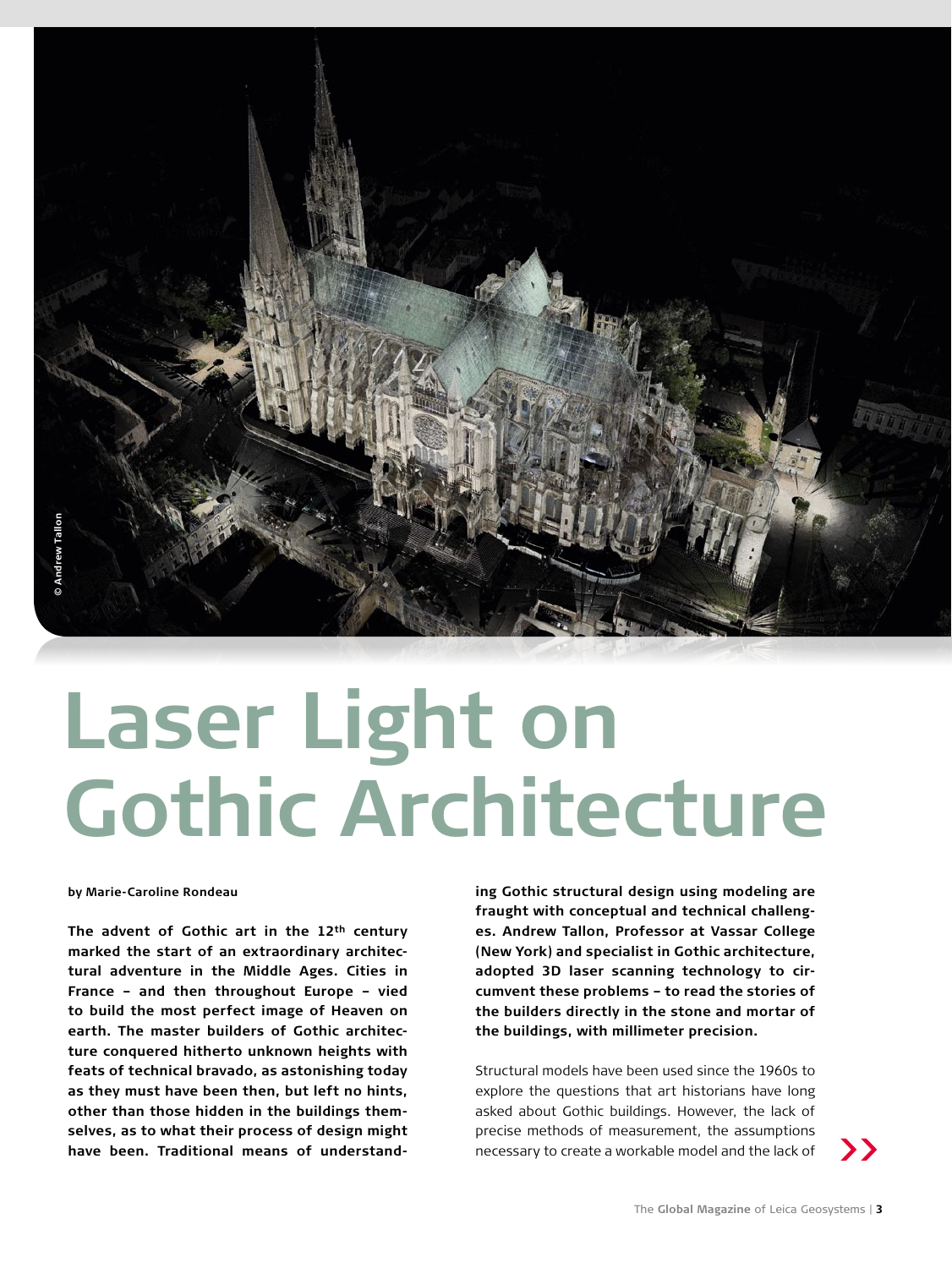

documentary evidence have rendered their conclusions too divergent. The invisible forces affecting the walls have inspired multiple theories based as much on intuition as on material evidence. It seemed time to tell the story of Gothic buildings anew.

### **Revealing Invisible Forces**

In trying to achieve this goal, Andrew Tallon sought funding from the Samuel Kress Foundation to undertake a large-scale laser survey at the cathedral of Bourges in 2008. By creating a highly accurate spatial map of the building it became possible to examine, in the finest detail, every unintended departure from rectilinearity. Gothic buildings, like most buildings, were constructed along the plumb-line. The parts of the building that are no longer plumb were thrust out of line by the combined forces of the vaults, arches

and wind – direct evidence of invisible forces working on the walls. By quantifying these movements using 3D laser scanning, with a precision of several millimeters, it has become possible to speak with confidence about what has actually happened in the building, and what decisions were made by the builders during construction to tame these unwanted deformations. Evidence from the cathedral of Bourges, for example, reveals that its builders actively struggled to keep the piers in perfect alignment by adjusting the position of subsequent layers of masonry; they eventually resorted to installing iron ties, hidden above the vaults, to arrest the tendency of the vaults to push the building out of plumb.

### **Evolving Technology**

Andrew Tallon's interest in 3D laser scanning tech-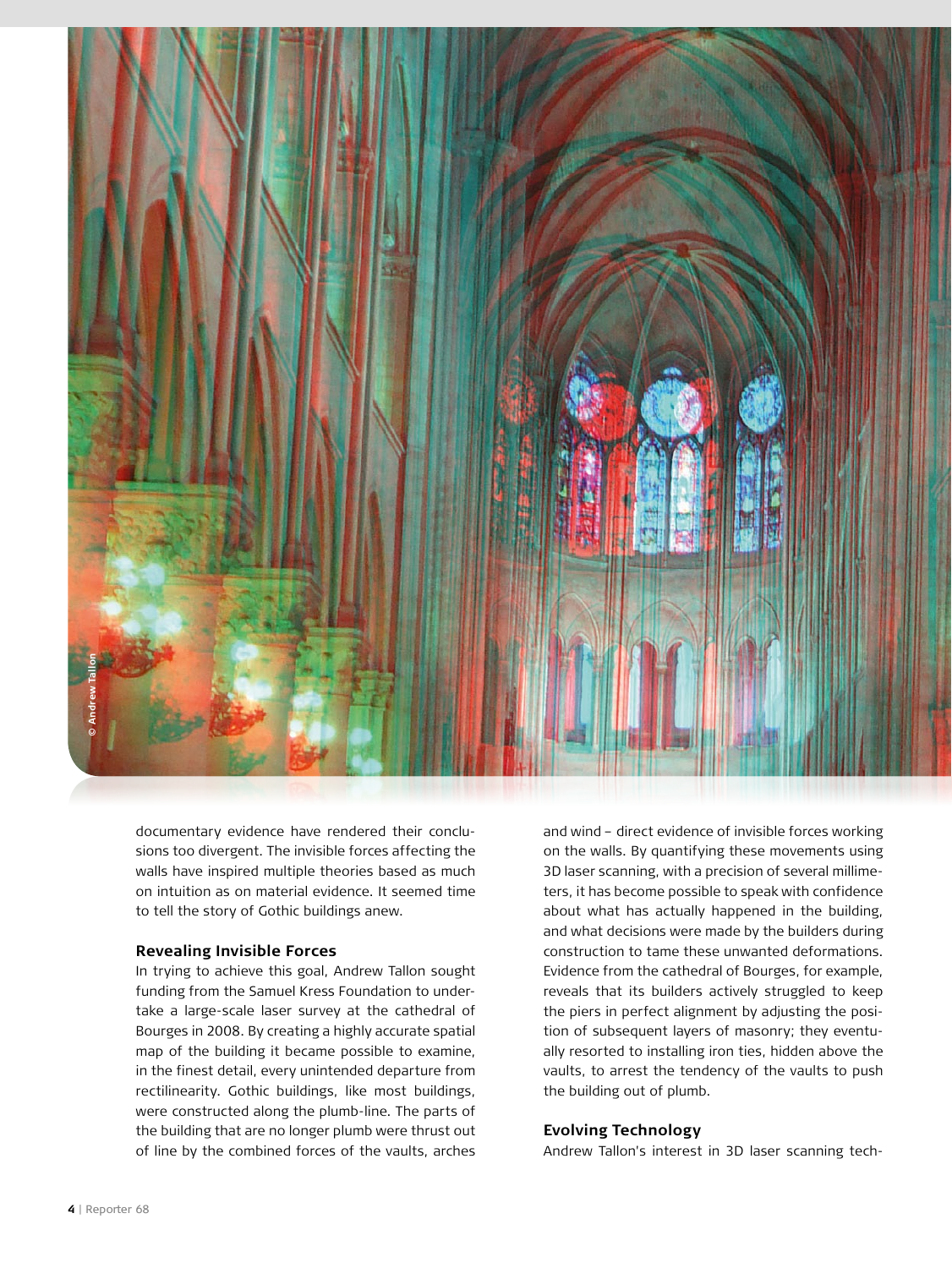

nology goes back to 2001 when his dissertation director, Columbia University Professor of Art History Stephen Murray, teamed up with Peter Allen, Professor of Computer Science at Columbia, to produce the first laser scan of Beauvais Cathedral using one of the first Cyrax laser scanners. Nearly 10 years later, Tallon, assisted by Paul Blaer, a colleague of Allen's, used one of the first Leica ScanStation C10s available in France to produce a high-density scan of the cathedral of Notre-Dame in Paris in the context of a documentary that aired in Europe on the television station Arte in 2011. After having seen the data that other 3D laser scanners produce, Andrew Tallon is convinced of the superiority of the C10 in terms of long range and accuracy. The question of speed is also of critical importance. The cathedral in Paris is visited by approximately 13 million visitors per year his team were able to complete the scanning work -

(an average of more than 30,000 people per day): time spent scanning the entire monument (with an area of 4,800m² (5,740yds²) and a total length of 128 meters (140 yards)) had to be reduced to a minimum so as not to disturb both the daily liturgy and the flocks of tourists.

Thanks to advances in technology such as the onboard interface of the Leica ScanStation C10 and sophisticated new functions in the Leica Cyclone software – particularly the advances in cloud to cloud registration – Tallon was able to be far more productive during his latest missions. He explains that he is now able to produce twice as many stations including target referencing with the Leica ScanStation C10 as he had with a Leica HDS3000. For example, he and his team were able to complete the scanning work –